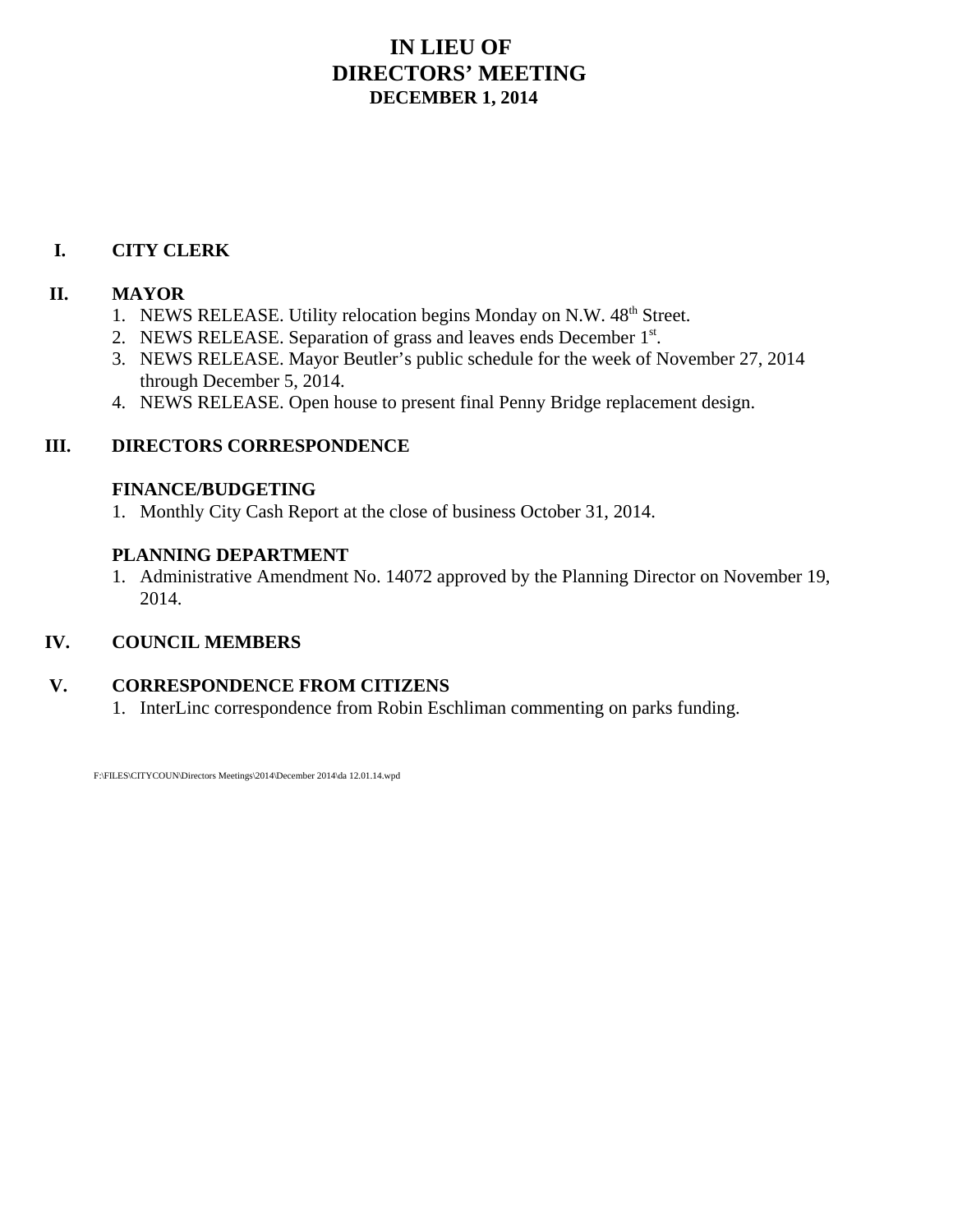

# **NEWS RELEASE**

**MAYOR CHRIS BEUTLER** lincoln.ne.gov

#### **PUBLIC WORKS AND UTILITIES DEPARTMENT**

Engineering Services, 949 West Bond, Suite 200, Lincoln, NE 68521, 402-441-7711

**FOR IMMEDIATE RELEASE**: November 25, 2014 **FOR MORE INFORMATION**: Erika Nunes, Engineering Services, 402-441-7711 Ryan Kosola, Olsson Associates, 402-310-2644

#### **UTILITY RELOCATION BEGINS MONDAY ON N.W. 48TH STREET**

Utility companies will begin relocating their infrastructure Monday, December 1 to accommodate the N.W. 48th Street roadway project, which is tentatively scheduled to begin early next year. The utility relocations will occur from West Vine Street to West Adams Street.

Residents who have questions or experience problems related to these relocations may contact the following representatives 24 hours a day, seven days a week:

**Black Hills Energy:**  Customer Service Center, 888-890-5554

**Lincoln Electric System:**  Ken Rittgarn, 402-467-7561 or 402-613-6060 Steve Wallingford, 402-467-7680 or 402-430-3262

**Time Warner Cable:**  Ed Stevens, 402-421-0300 (leave a message, and it will be relayed to him).

**Windstream:**  Bill Lange, 402-875-2007

For more information about the project, contact Erika Nunes, City project manager, at 402-441- 7711, or Ryan Kosola, Olsson Associates project manager, at 402-310-2644. More information about the roadway project is also available at nw48street.com.

- 30 -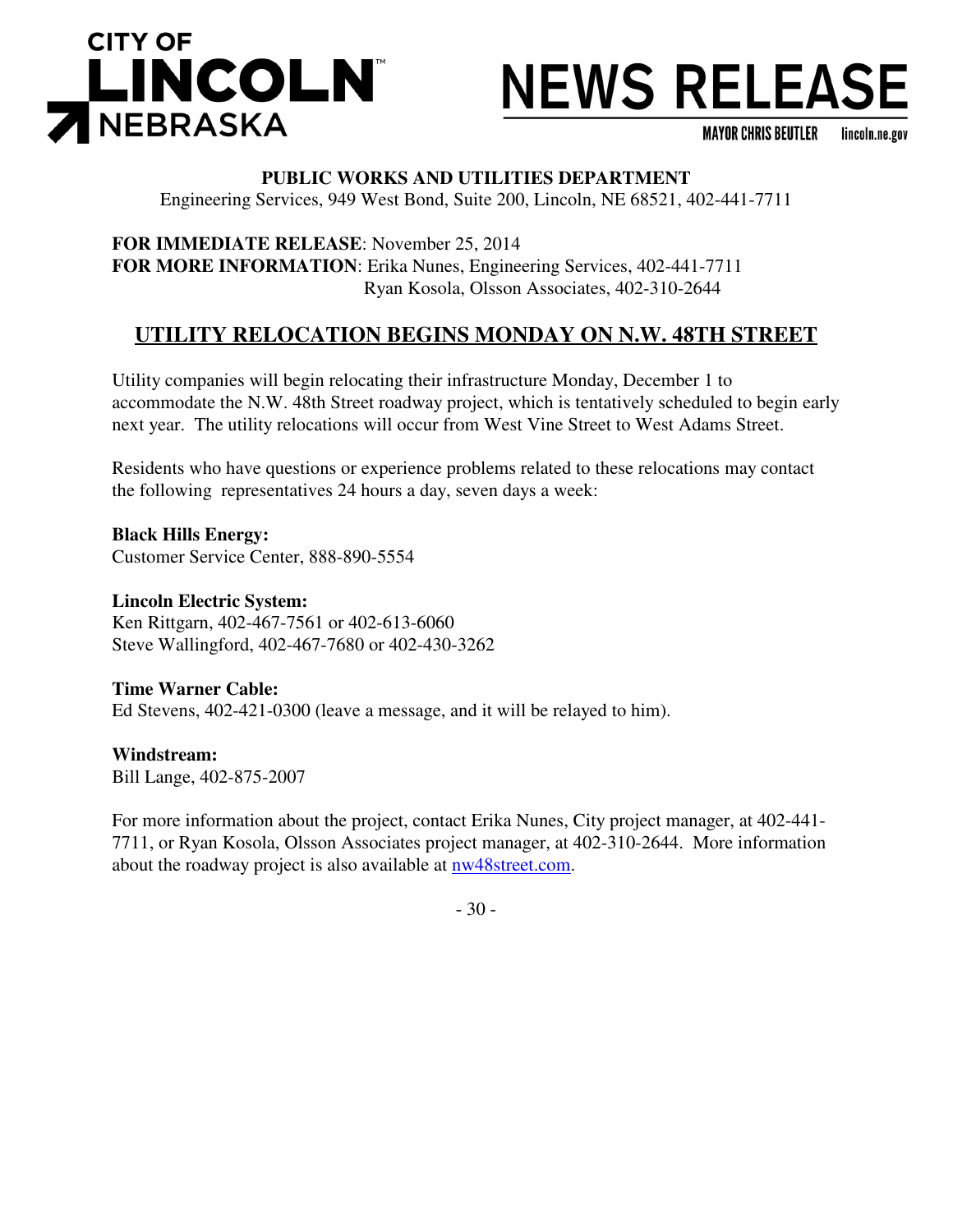

## **NEWS RELEASE**

**MAYOR CHRIS BEUTLER** lincoln.ne.gov

#### **PUBLIC WORKS AND UTILITIES DEPARTMENT**

Recycling Office, 2400 Theresa Street, Lincoln, NE 68521, 402-441-7043

**FOR IMMEDIATE RELEASE:** November 26, 2014 **FOR MORE INFORMATION:** Gene Hanlon, Recycling Coordinator, 402-441-7043

## **SEPARATION OF GRASS AND LEAVES ENDS DECEMBER 1**

Beginning Monday, December 1, Lincoln and Lancaster County residents will no longer be required to separate grass and leaves from their household trash.

The Nebraska Integrated Solid Waste Management Act requires that grass and leaves be separated from household trash from April 1 through November 30 of each year**.** During these months, the grass and leaves are diverted to the City's compost facility, and local waste haulers charge a separate fee for the yard waste collection.

Residents can place their grass and leaves with their household trash from December 1 through March 31, however additional fees may be charged for their regular waste collection based on the volume and weight of the leaves and grass collected.

More information on the City's recycling program is available at recycle.lincoln.ne.gov.

- 30 -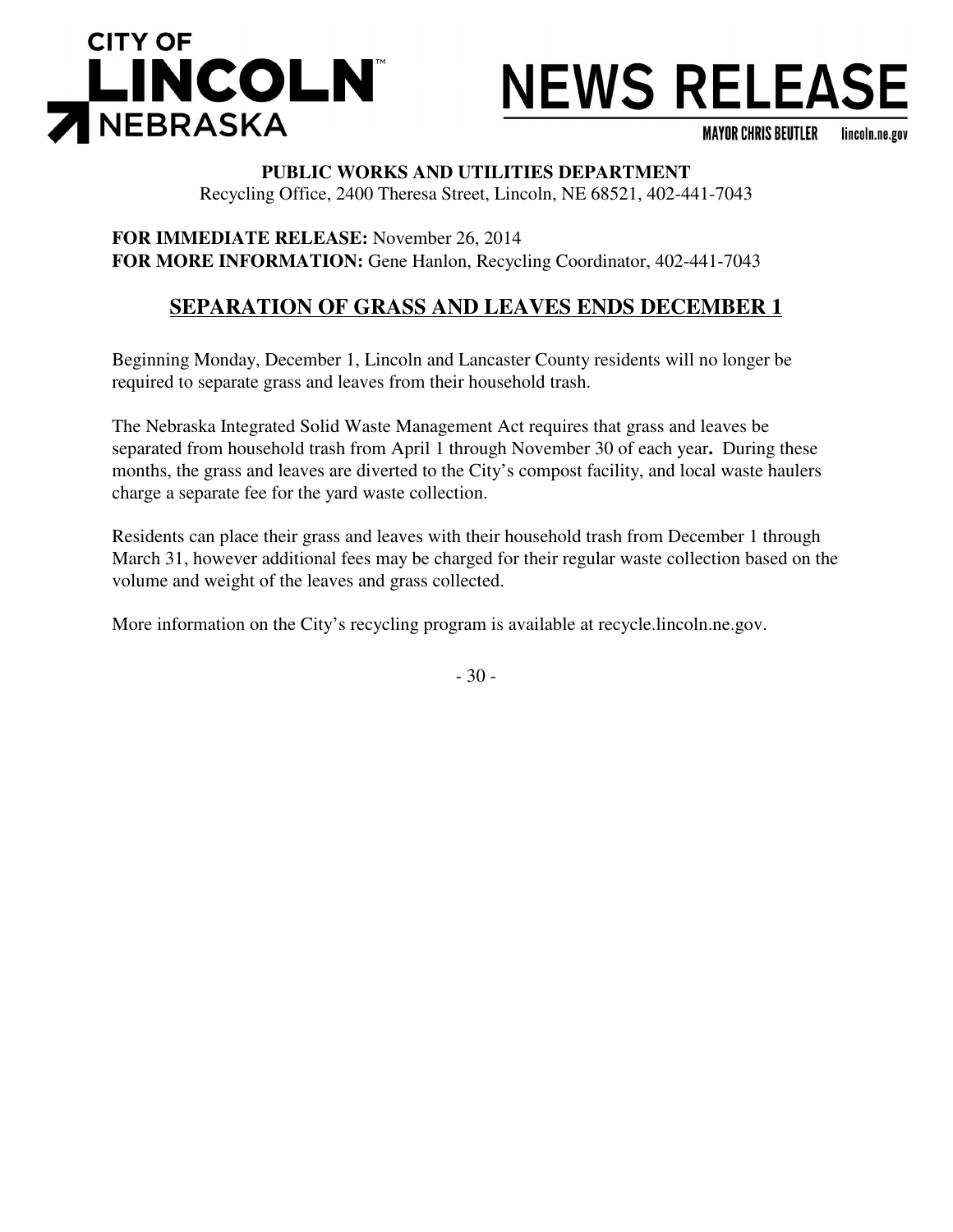

## **NEWS ADVISORY**

**MAYOR CHRIS BEUTLER** lincoln.ne.gov

Date: November 26, 2014 Contact: Diane Gonzolas, Citizen Information Center, 402-441-7831

#### **Mayor Beutler's Public Schedule November 27 through December 5, 2014** *Schedule subject to change*

Thursday, November 27 and Friday, November 28 *CITY OFFICES CLOSED FOR THANKSGIVING HOLIDAY*

Tuesday, December 2

• "Celebrate the Work of Aging Partners" event - 5:30 p.m., Cornhusker Marriott Hotel, 333 S. 13th St.

Thursday, December 4

• "Make it Work for Lincoln" event, remarks - 8 a.m., Innovation Campus, 2021 Transformation Dr. (Grand Ballroom)

Friday, December 5

• Sowers Club of Lincoln Disbursement Function event, remarks - 7 p.m., Beacon Hills, 5353 N. 27th St.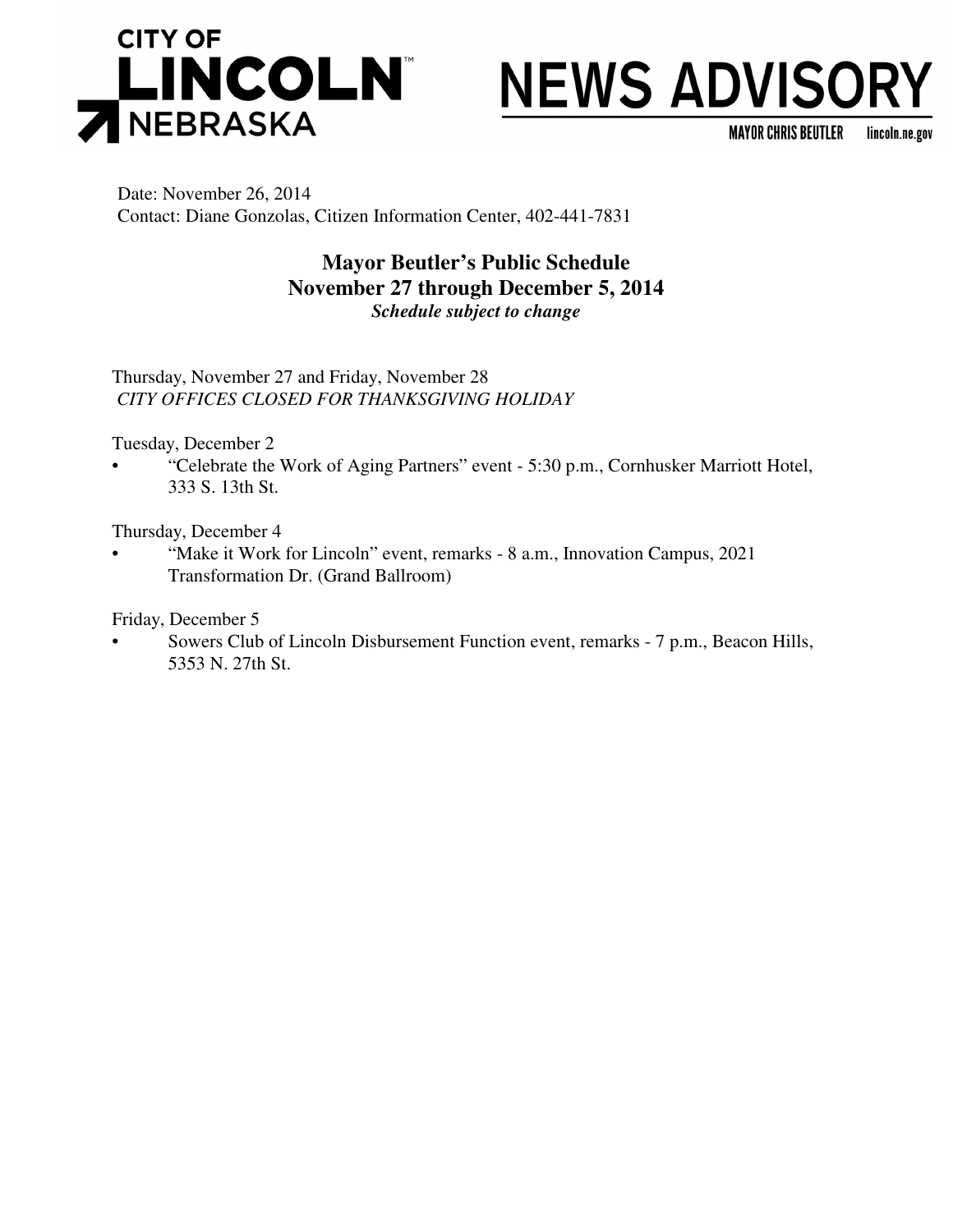

## **NEWS RELEASE**

**MAYOR CHRIS BEUTLER** lincoln.ne.gov

#### **PUBLIC WORKS AND UTILITIES DEPARTMENT**

Engineering Services Division, 949 West Bond St., Lincoln, NE 68521, 402-441-7711

**FOR IMMEDIATE RELEASE:** November 26, 2014 **FOR MORE INFORMATION:** Devin Biesecker, City of Lincoln, 402-937-5515 Stephanie Rittershaus, Alfred Benesch & Company, 402-479-2200

## **OPEN HOUSE TO PRESENT FINAL PENNY BRIDGE REPLACEMENT DESIGN**

The public is invited to an open house Thursday, December 4 on the final design for the replacement of the historic Penny Bridges on Sheridan Boulevard just west of 33rd Street. The open house is from 5 to 7 p.m. in the commons/cafeteria area at Lincoln Southeast High School, 2930 S. 37th St.

The side-by-side Penny Bridges were built in 1934 to carry Sheridan Boulevard traffic over the railroad, which is now a trail. They were built on both sides of a wooden trestle which carried streetcar tracks over the railroad. The bridges got their name because the streetcar fare increased a penny if you rode past the trestle. The trolley operated from 1909 to 1945.

A citizen advisory committee worked with the design team on the project. The open house will be an opportunity for the public to view displays of the team's final designs and learn about how the replacement bridges will be constructed. Information also will be presented regarding access during construction, detours, project schedule and timing.

Residents will have the opportunity to ask questions and offer comments regarding improvements. Following the open house, designs will be finalized and prepared for bid. Construction is scheduled to begin in spring 2015.

For more information, visit sheridanpennybridges.com.

- 30 -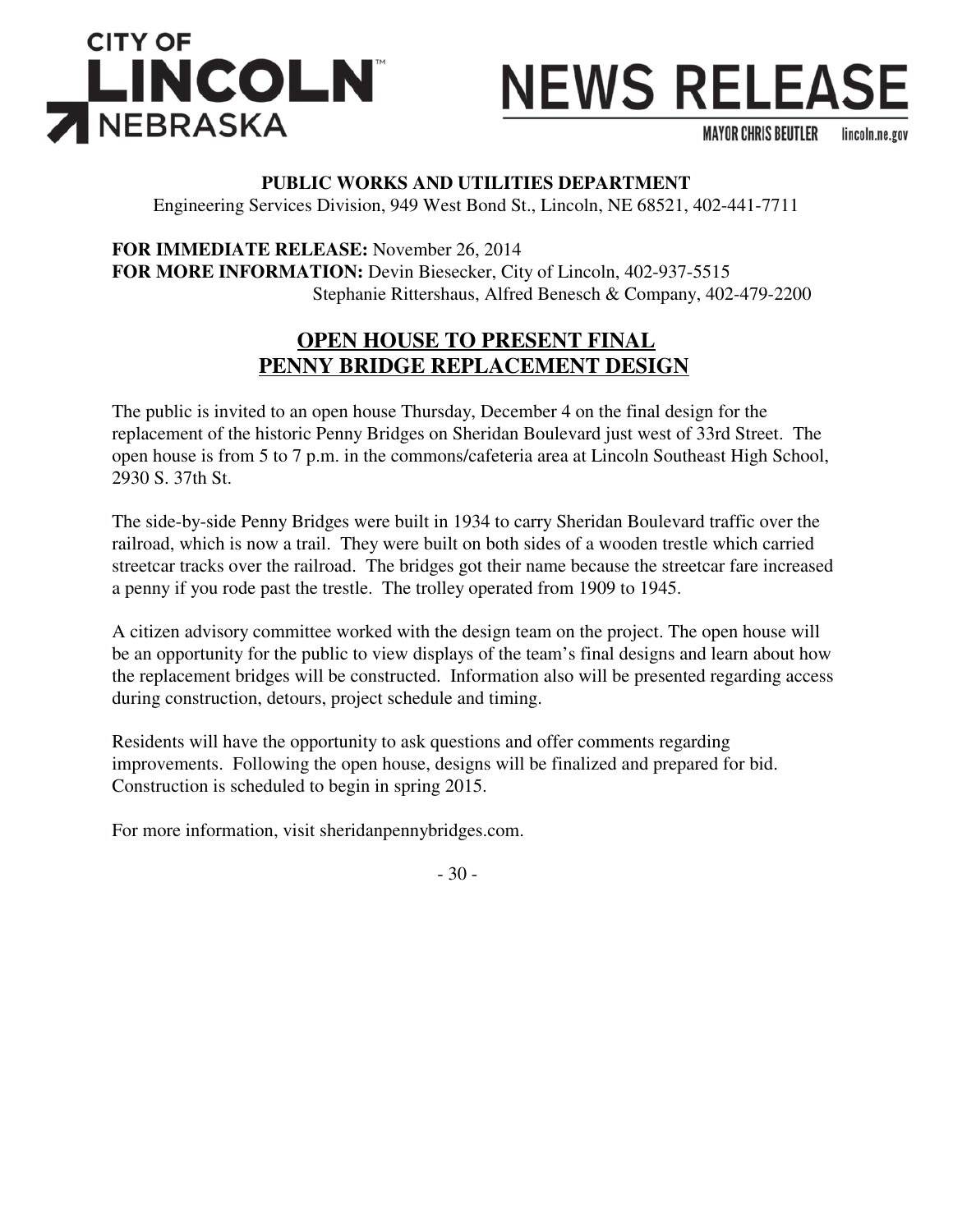#### OFFICE OF TREASURER, CITY OF LINCOLN, NEBRASKA

#### November 25, 2014

#### $TO:$ **MAYOR CHRIS BEUTLER & CITY COUNCIL MEMBERS**

#### FINANCE DEPARTMENT / CITY TREASURER FROM:

#### SUBJECT: MONTHLY CITY CASH REPORT

The records of this office show me to be charged with City cash as follows at the close of business October 31, 2014

I desire to report that such City cash was held by me as follows which I will deem satisfactory unless advised and further directed in the matter by you.

| U. S. Bank Nebraska, N.A.            | \$<br>3,797,732.36     |
|--------------------------------------|------------------------|
| Wells Fargo Bank                     | \$<br>(93, 772.25)     |
| Wells Fargo Bank Credit Card Account | \$<br>(128, 146, 13)   |
| Cornhusker Bank                      | \$<br>74,545.02        |
| First Nebraska Bank                  | \$<br>7,890.56         |
| Pinnacle Bank                        | \$<br>164,886.41       |
| Union Bank & Trust Company           | \$<br>86,555.72        |
| West Gate Bank                       | \$<br>28,390.83        |
| Idle Funds - Short-Term Pool         | \$<br>38,053,545.91    |
| Idle Funds - Medium-Term Pool        | \$<br>241, 167, 993.56 |
| Cash, Checks and Warrants            | 1.042,439.15           |
| Total Cash on Hand October 31, 2014  | 284,202,061.14         |

The negative bank balances shown above do not represent the City as overdrawn in these bank accounts. In order to maximize interest earned on all City funds, deposits have been invested prior to the Departments' notification to the City Treasurer's office of these deposits; therefore, these deposits are not recorded in the City Treasurer's bank account balances at month end.

I also hold as City Treasurer, securities in the amount of \$26,437,564.45 representing authorized investments of the City's funds.

ATTEST: **Melinda J. Jones. Citv** reasurer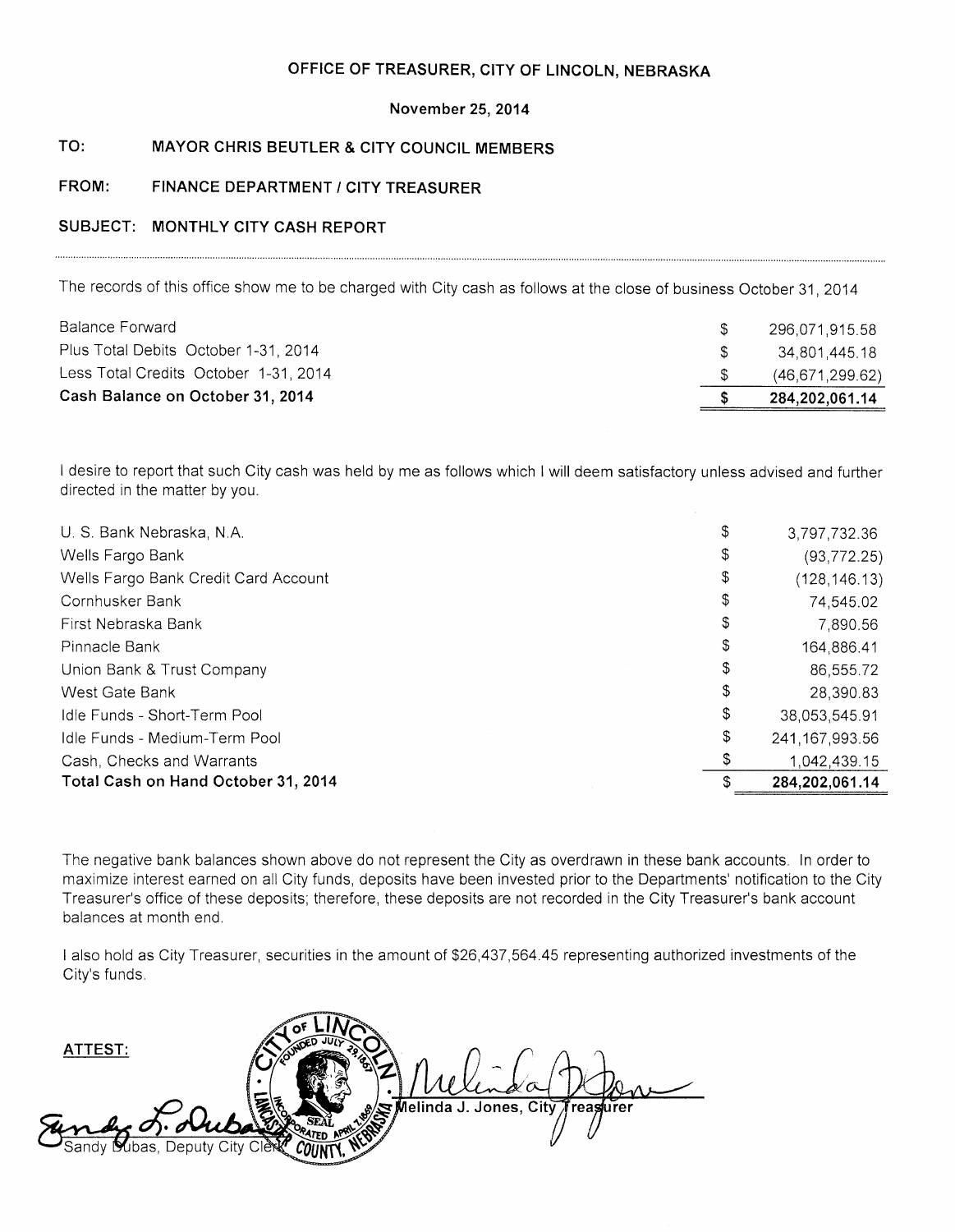# CITY OF LINCOLN - PLEDGED COLLATERAL STATEMENT AS OF OCTOBER 31, 2014

| DESCRIPTION                    | CUSIP     |               | MATURITY DATE   ORIGINAL FACE   CURRENT PAR |                | MARKET PRICE   MARKET VALUE |                |
|--------------------------------|-----------|---------------|---------------------------------------------|----------------|-----------------------------|----------------|
| HLMC REMIC 2776 CG 15DD        | 31394WJC3 | 04/15/2019    | \$1,000,000.00                              | \$1,000,000.00 |                             |                |
| NMA POOL #254548 5.5%          | 31371KWH0 | 12/01/2032    | \$641,255.72                                | \$641,255.72   |                             |                |
| HLB STEP-UP .8                 | 313382EA7 | 03/20/2018    | \$1,050,000.00                              | \$1,050,000.00 |                             |                |
| <b>CORNHUSKER BANK</b>         |           | TOTAL PLEDGED | \$2,691,255.72                              | \$2,691,255.72 |                             |                |
| <b>UMWN</b>                    | 3136FTS83 | 02/28/2017    | \$500,000.00                                | \$500,000.00   |                             |                |
| NMA GTD PASS THRU POOL #AU5145 | 3138X4WF3 | 08/01/2028    | \$515,000.00                                | \$515,000.00   |                             |                |
| NMA GTD PASS THRU POOL #AU5145 | 3138X4WF3 | 08/01/2028    | \$640,000.00                                | \$640,000.00   |                             |                |
| <b>INION BANK AND TRUST</b>    |           | TOTAL PLEDGED | \$1,655,000.00                              | \$1,655,000.00 |                             |                |
| FHLB LOC #515712               |           |               | \$7,500,000.00                              |                |                             | \$7,500,000.00 |
| <b>JSBANK</b>                  |           | TOTAL PLEDGED | \$7,500,000.00                              | \$0.00         |                             | \$7,500,000.00 |
|                                |           |               |                                             |                |                             |                |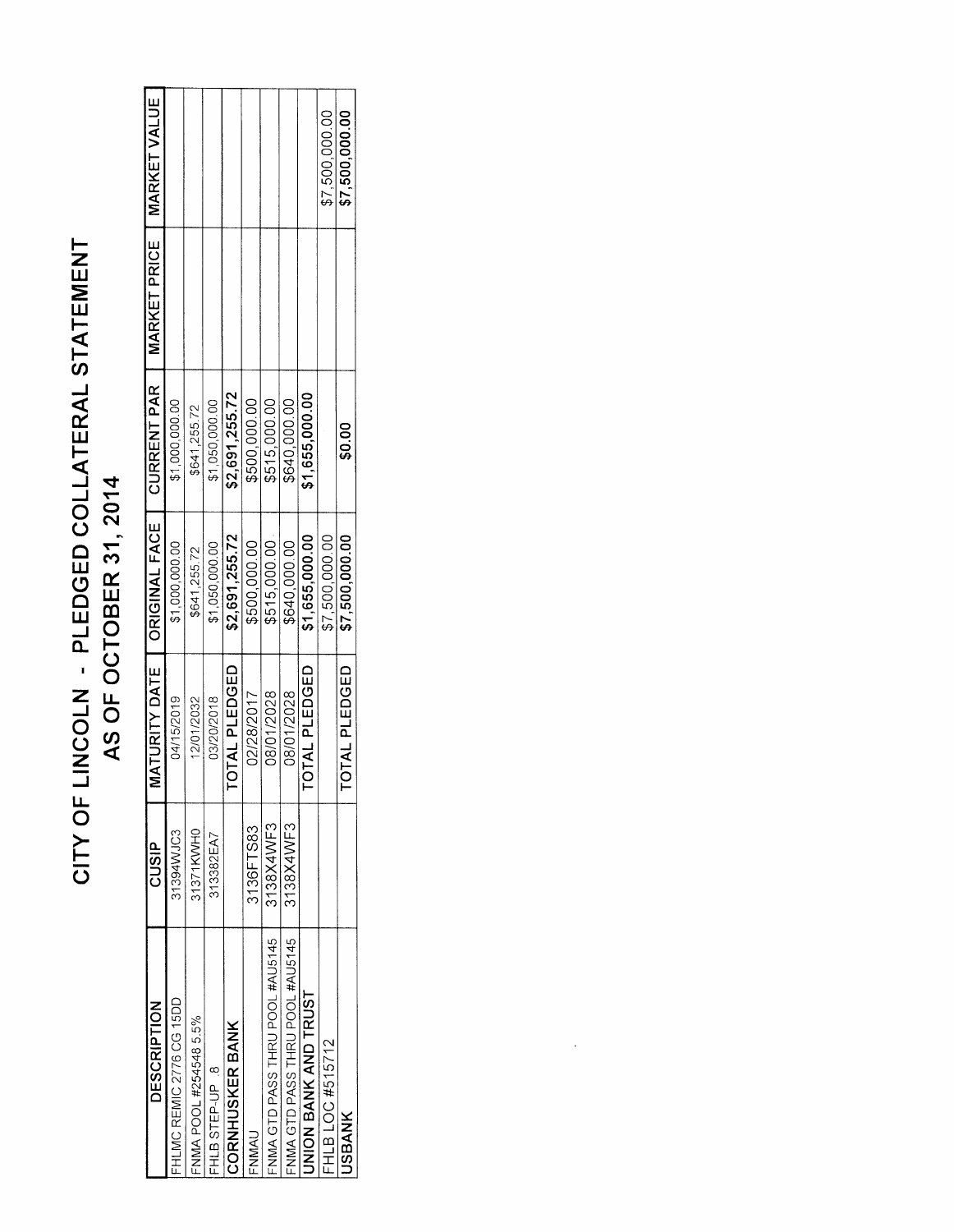

## *Memorandum*

- *Date:*  $\leftrightarrow$  November 25, 2014
	- $To: \leftrightarrow$  City Clerk
- $From: \leftrightarrow$  Amy Hana Huffman, Planning Dept.
	- $Re: \rightarrow$  Administrative Approvals
	- $cc:$   $\rightarrow$  Mayor Chris Beutler Planning Commission Jean Preister, Planning Dept.

This is a list of the administrative approvals by the Planning Director from November 18, 2014 through November 24, 2014:

**Administrative Amendment No. 14072** to Use Permit No. 123E, Landmark Corporate Center, approved by the Planning Director on November 19, 2014, requested by Olsson Associates, to adjust the lot layout in Block 2, to show Ox Bow circle as a public street, and to amend notes and legal description accordingly, on property generally located northeast of N. 33<sup>rd</sup> Street and Folkways Boulevard.

*C:\Users\ncsjlp\AppData\Local\Microsoft\Windows\Temporary Internet Files\Content.Outlook\BYSDQI7Q\AA weekly approvals City.wpd*

> **City/County Planning Department 555 S. 10th Street, Ste. 213 • Lincoln NE 68508 (402) 441-7491**